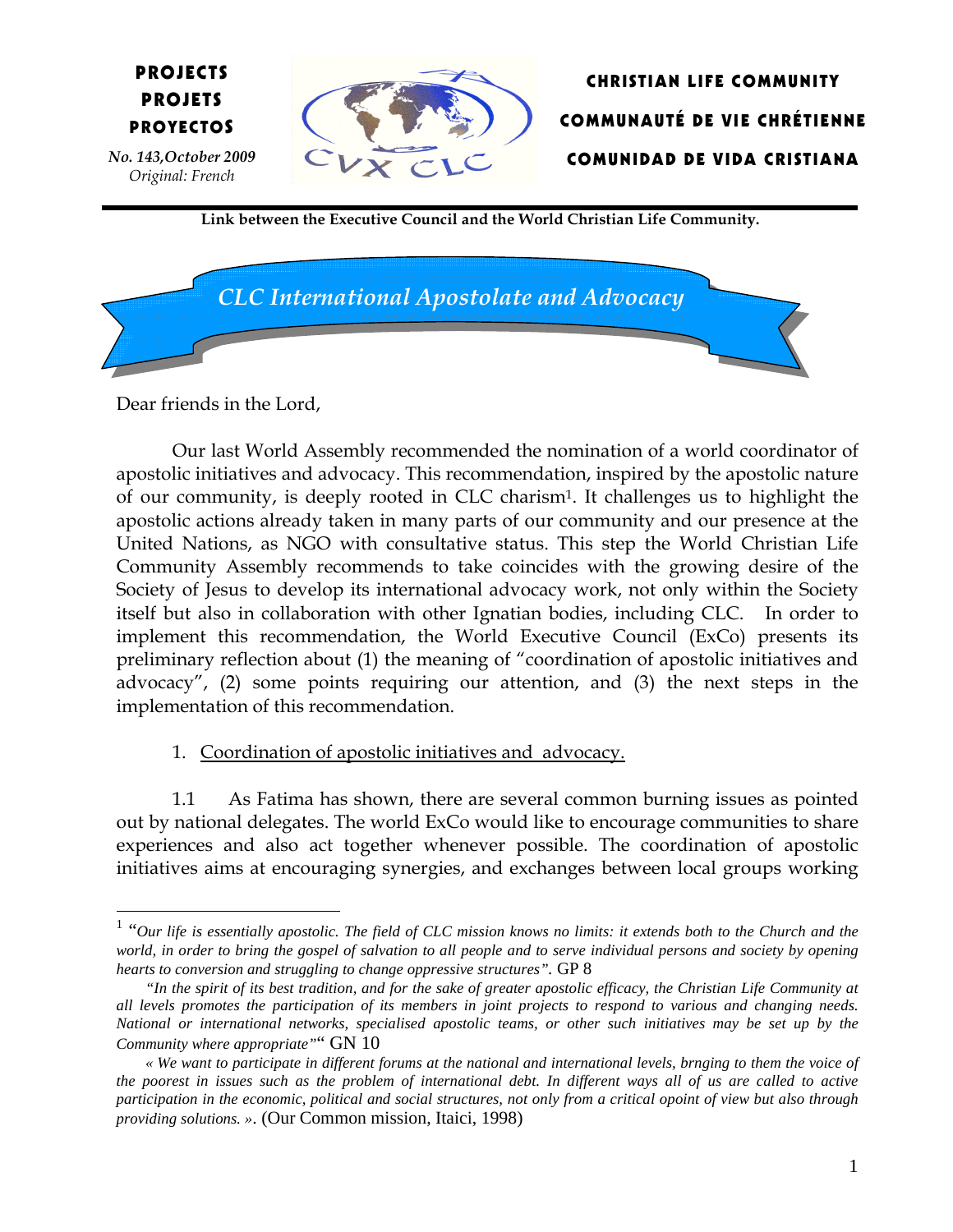on similar issues. It is made possible by activities that can either benefit from an action by the World CLC or generate such an action. Therefore, the coordinator of apostolic initiatives will promote the best answer possible to the desire of collaboration between local or regional apostolic initiatives. In some cases the World Coordinator might stimulate this desire, but will never initiate any network not desired by participants. Additionally, we do not intend to create a new layer above existing apostolic structures, but we wish to set up a mechanism serving the complementary nature of these existing structures.

1.2 The starting point of our advocacy lies in the concrete experiences of apostolic involvement in our national communities, as well as in our convictions as expressed in our General Principles. CLC advocacy will follow the same nature of our community, i.e. Ignatian, lay and international. Our advocacy will be inspired by the Spiritual Exercises, especially in discernment. We will discern not only on actions to take, and on the best way to implement them, but also on the deep desires and feelings we experience in our hearts during this mission. Thus, advocacy opens us to a new working area where our way of proceeding, the DSSE<sup>2</sup>, becomes crucial and a necessary condition for our mission to bear fruits. Advocacy offers us an excellent opportunity to deepen and live the dynamic of the DSSE. Consequently, it indubitably constitutes a precious help for the growth of our community as an Ignatian apostolic body.

1.3 Our advocacy mission will be marked by our condition of lay members of the Church. We commit ourselves in this advocacy work with our way of being present in the world. This mission will therefore be a place where our consciousness and desire to fully live our identity of Catholics serving the Church and all our brothers and sisters in humanity. It is a place to express our creativity and ability to work with others, Christians or not. In reverse, this mission will feed and renew our way of being lay persons in the world today.

1.4 Our advocacy will be international because it will gather partners working at grassroots levels, and in different national or regional contexts. Activities in which CLCers are involved are very diverse. In addition to this diversity in the nature of apostolic activities, we also experience the diversity of contexts in which these activities are done. For example, the water issue is perceived differently according to the availability or scarcity of this resource in the region where one lives. Similarly, regions « producing » immigration and those « receiving » immigration will perceive differently this same problem. CLCers are facing these two issues. Our diversity is a great richness as it gives us a diversified expertise and enables us to develop an approach allowing us to think globally, act locally and also organize an international action. This diversity will largely contribute to give a greater credibility to our public statements and lobbying.

 $\overline{a}$ 

<sup>&</sup>lt;sup>2</sup> The dynamic of discerning – sending – supporting – evaluating.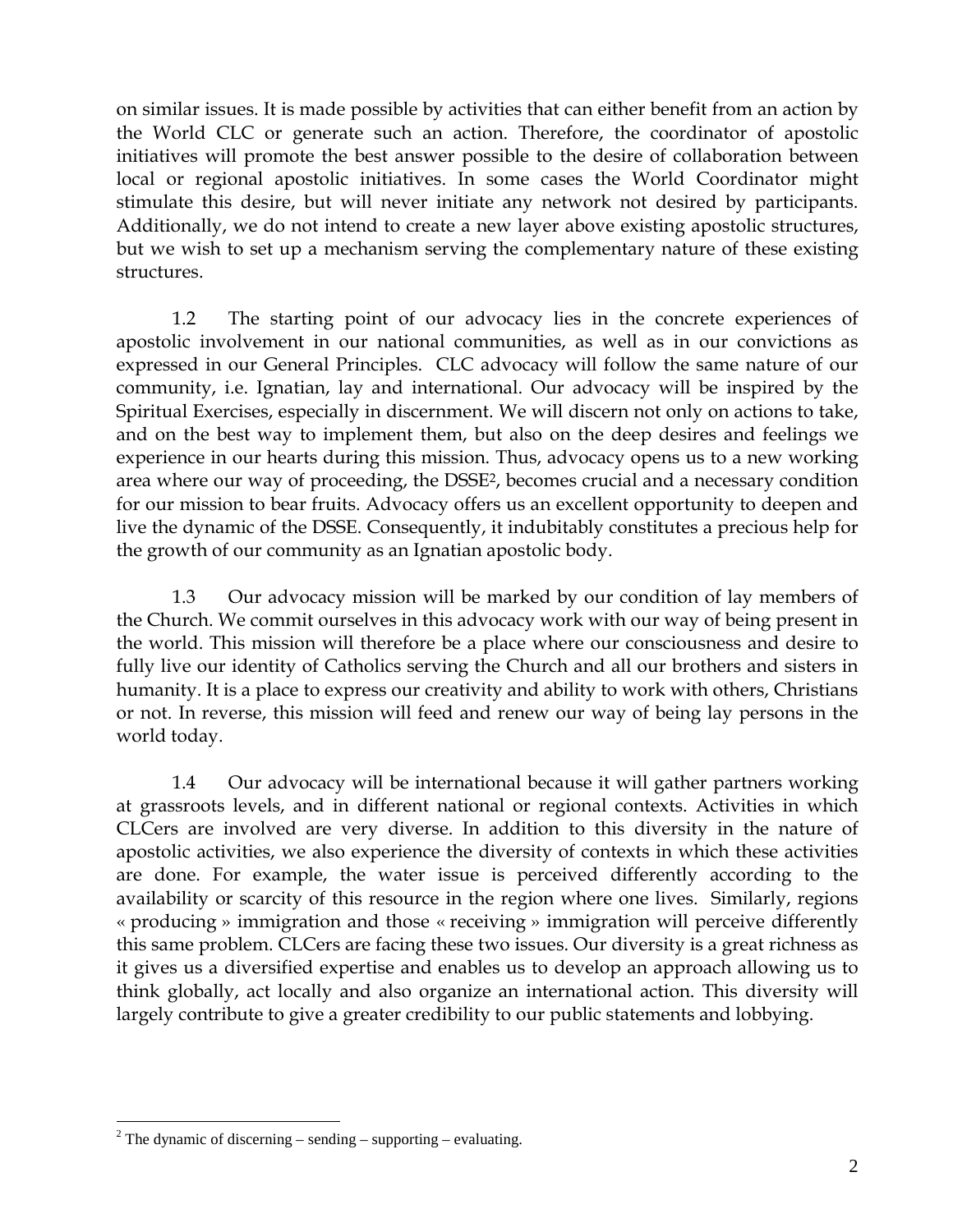## 2. Some points of attention

2.1 Advocacy refers to all activities related to dialoguing with decision makers. Sometimes it is opposed to lobbying which refers specifically to pressures on governmental decision-makers. As a result of this distinction, advocacy would defend principles while lobbying would defend specific interests. CLC has not yet made a final decision about issues to advocate for, and decision-making structures to engage when doing its advocacy/lobbying. For this reason, the distinction does not have at this stage practical consequences. In any case, it is important to affirm that our advocacy/lobbying will be marked by our preferential option for the poor. We will act with and for the poor, which stresses the importance to be in communion with their lives. Living this communion will make our mission more authentic and our public statements more credible. Because preference does not mean exclusivity, we stay attentive to those who do not fit in the category of "poor".

2.2 Sometimes, apostolic initiatives are per se assimilated to advocacy. If apostolic initiatives often give substance to the dialogue with decision-makers, it still remains that some activities can be made with no intent to lead to advocacy, especially international advocacy. For example, an activity could be limited to accompanying and supporting vulnerable persons without the intention to dialogue with decision makers. Therefore, all apostolic activities are not per se advocacy, and should not necessarily lead to advocacy. As we are making a decisive step towards advocacy, we are not completely immune from the risk to devalue, even unconsciously, an apostolic activity made without the intent of doing advocacy. The choice to develop apostolic initiatives without intention to advocate should be respected and protected, as far as it does not hide a "disordered" motivation, like the resistance to collaborate with others. And no one should feel pressured to neither extend its apostolic activities to advocacy nor be excluded from advocacy because of the nature of its apostolate.

2.3 In particular, we will remember that some lobbying activities will be realized only by a small group of persons prepared for this task. This way of proceeding would be required for the efficiency in the mission and would insure an effective sharing of responsibilities in the apostolic body. The mission will still stay a common mission. In fact what makes common a mission is the DSSE dynamic rather than the involvement of all the community in the same activity. The implantation or the realization of a mission by a small group, even one person, does not exclude a mission from being common, as far as this mission is lived in the community's DSSE dynamic.

2.4 Some of us hardly reconcile advocacy and apostolate of accompaniment and service on the ground. A presence in decision making circles is sometimes perceived as a waste of time and resources, because they are not directly dedicated to the poor for whom we made a preferential option. This impression is even stronger as CLC does not have many human and material resources. The use of resources available, already limited, should be more judicious. In this case, it could mean to limit our presence only to the poor, toward whom we affirm to have a preference. Furthermore, this option seems